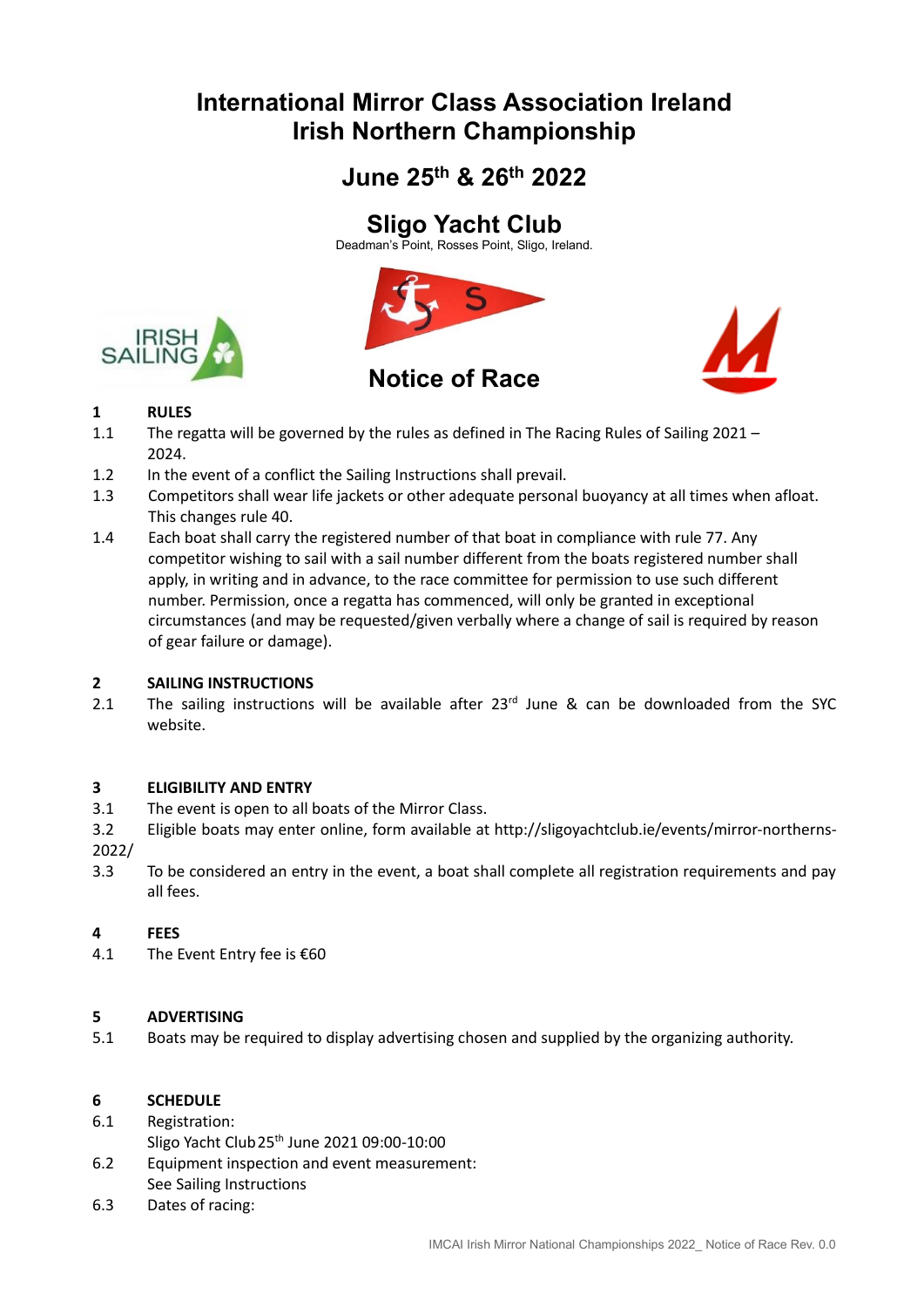Six races are scheduled for the event.

Saturday  $25<sup>th</sup>$  June Warning Signal for first race. 11:55 followed by up to 3 more races. Sunday  $26<sup>th</sup>$ June Warning Signal for the first race 10:25 followed by up to 3 more races.

6.4 On the last scheduled day of racing no warning signal will be made after 15:00.

### **7 EQUIPMENT INSPECTION**

- 7.1 Each boat may be required to produce a valid measurement certificate at registration.
- 7.2 Boats shall be available for equipment inspection.
- 7.3 Boats may be inspected at any time.

### **8 VENUE**

12.1 Sligo Yacht Club, Deadman's Point, Rosses Point, Co. Sligo. F91 E778

#### **9 SCORING**

- 9.1 As per RRS Appendix A.
- 9.2 Two races are required to be completed to constitute a series.
- 9.3 If three or less races are completed a boat's series score shall be the total of her race scores.
- 9.4 If four or more races are completed a boat's series shall be the total of her race scores excluding her worst scores.
- 9.5 A total of no more than six races will count towards the series

#### **10 DATA PROTECTION**

- 10.1 Information submitted on the entry forms may be shared with the Mirror Association of Ireland and or Irish sailing where required.
- 10.2 Sligo Yacht Club will delete/destroy any information submitted by competitor on entry form no more than 14 days after the event finishes.
- 10.3 Sligo Yacht Club will publish the event results during and after the event. This will contain competitor's names and sail numbers.
- 10.4 Photo taken during the event may be published by Sligo Yacht Club and or the Mirror association of Ireland for promotional purposes during or after the event. This includes but is not limited to the promotion of Sligo Yacht Club, the promotion of Mirror sailing, the promotion of sailing, the promotion of this and future events.
- 10.5 Articles may be published during or after the event where competitors may be named.

#### **11 RISK STATEMENT**

11.1 RRS 3 states: 'The responsibility for a boats' decision to participate in a race or to continue to race is hers alone.' By participating in this event each competitor agrees and acknowledges that sailing is a potentially dangerous activity with inherent risks. These risks include strong winds and rough seas, sudden changes in weather, failure of equipment, boat handling errors, poor seamanship by other boats, loss of balance on an unstable platform and fatigue resulting in increased risk of injury. Inherent in the sport of sailing is the risk of permanent, catastrophic injury or death by drowning, trauma, hypothermia or other causes.

### **12 INSURANCE**

12.1 Each participating boat shall be insured with valid third-party liability insurance with a minimum cover of € 3.0 million (three million euros) per incident or the equivalent.

#### **13 PRIZES**

- 13.1 Perpetual trophies will be awarded by the International Mirror Association of Ireland.
- 13.2 Other prizes will be awarded at the organiser's discretion.